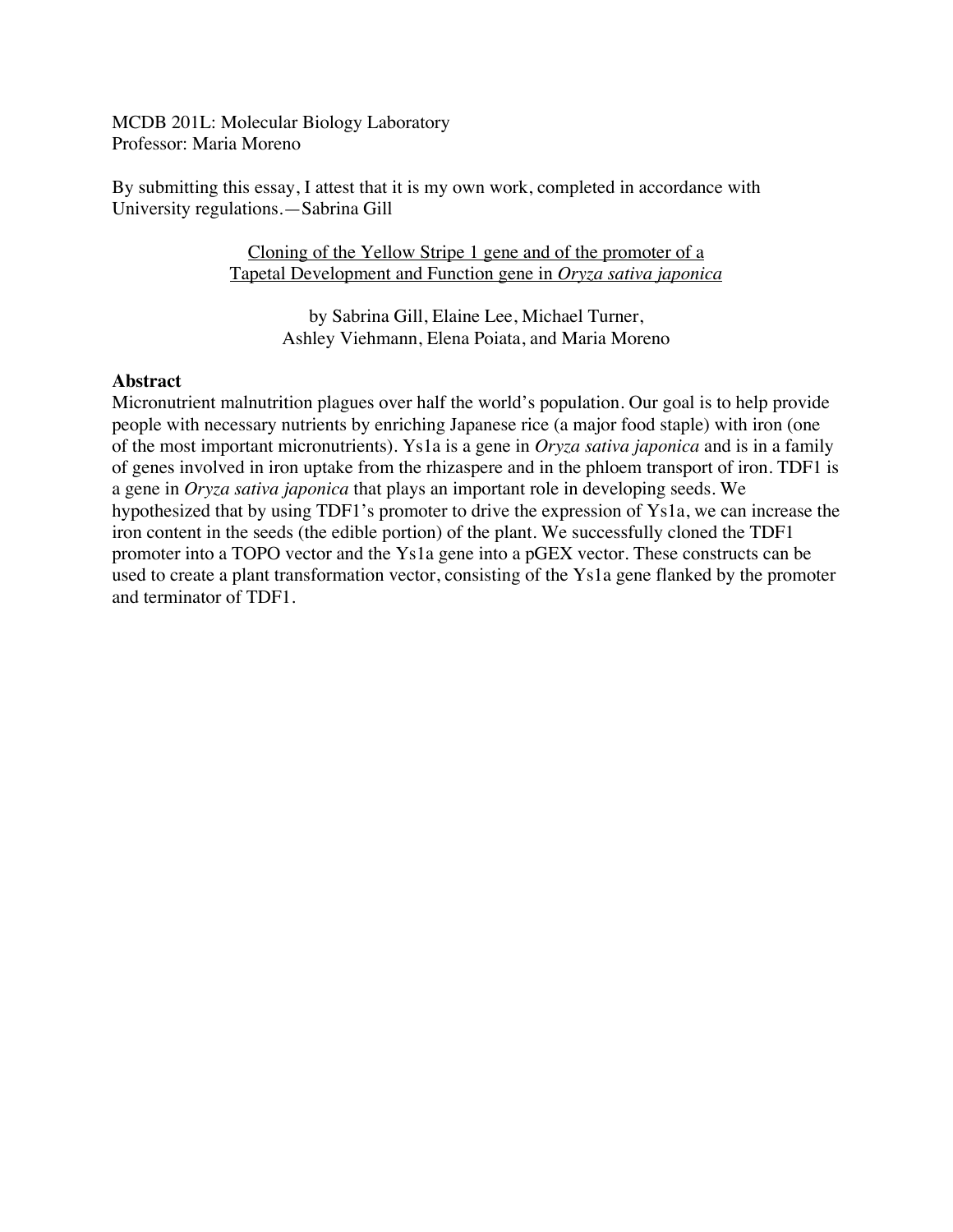## **Introduction**

Micronutrient malnutrition (MNM), also known as hidden hunger, afflicts over half the world's population.<sup>1</sup> Biofortification, which is the use of micronutrient dense crops to deliver nutrients, offers the most sustainable, cost effective, and far-reaching approach to providing necessary micronutrients to the over three billion people in need.<sup>2</sup> Iron deficiency, which is the main cause of anemia, is the most widespread micronutrient deficiency, and around 40% of infants in developing countries are iron deficient. There is evidence that rice can be biofortified by the insertion of genes that assist in the transportation and absorption of iron.<sup>3</sup> The purpose of our work is to enrich Japanese rice, a major food staple, with iron, one of the most important micronutrients.

There were two parts to this project. The first part involved cloning the TDF1 promoter into a TOPO vector. This construct can be used to create a plant transformation vector using the promoter and terminator from the TDF1 (Tapetal Development and Function) gene from gDNA from *Oryza sativa japonica*.<sup>4</sup> We choose TDF1 because of its role in controlling callose dissolution and in tapetal differentiation and function. 4 The tapetum is a highly specialized, transient tissue surrounding microspores and grains during their development in all land plants.<sup>4</sup> The importance of TDF1 proteins in developing seeds suggests that a plant transformation vector constructed from TDF1's promoters and terminators would help the expressed protein accumulate in edible portions of the plant. If the gene inserted into the TDF1 plant transformation vector increases iron content, then the seeds of the plant would contain more iron, and people eating the rice would intake more iron.

The second goal was to create a protein expression vector using Ys1a from cDNA. Ys1 (yellow stripe 1) and Ys1-like (YSL) transporters are used in iron-chelating compounds known as mugineic family phytosiderophores.<sup>5</sup> We chose Ys1a because the role of YsL homologs suggests that Ys1a genes are also involved in iron uptake from the rhizosphere and in the phloem transport of iron.<sup>6</sup> We hypothesize that if theYs1a gene was incorporated into an expression vector constructed using TDF1's promoters and terminators, Ys1a would be expressed where the TDF1 gene would normally be expressed, which should increase the iron content in edible portions of the rice plant.

We successfully cloned the TDF1 promoter into a TOPO vector and the Ys1a gene into a pGEX vector. These constructs can be used to create a plant transformation vector, consisting of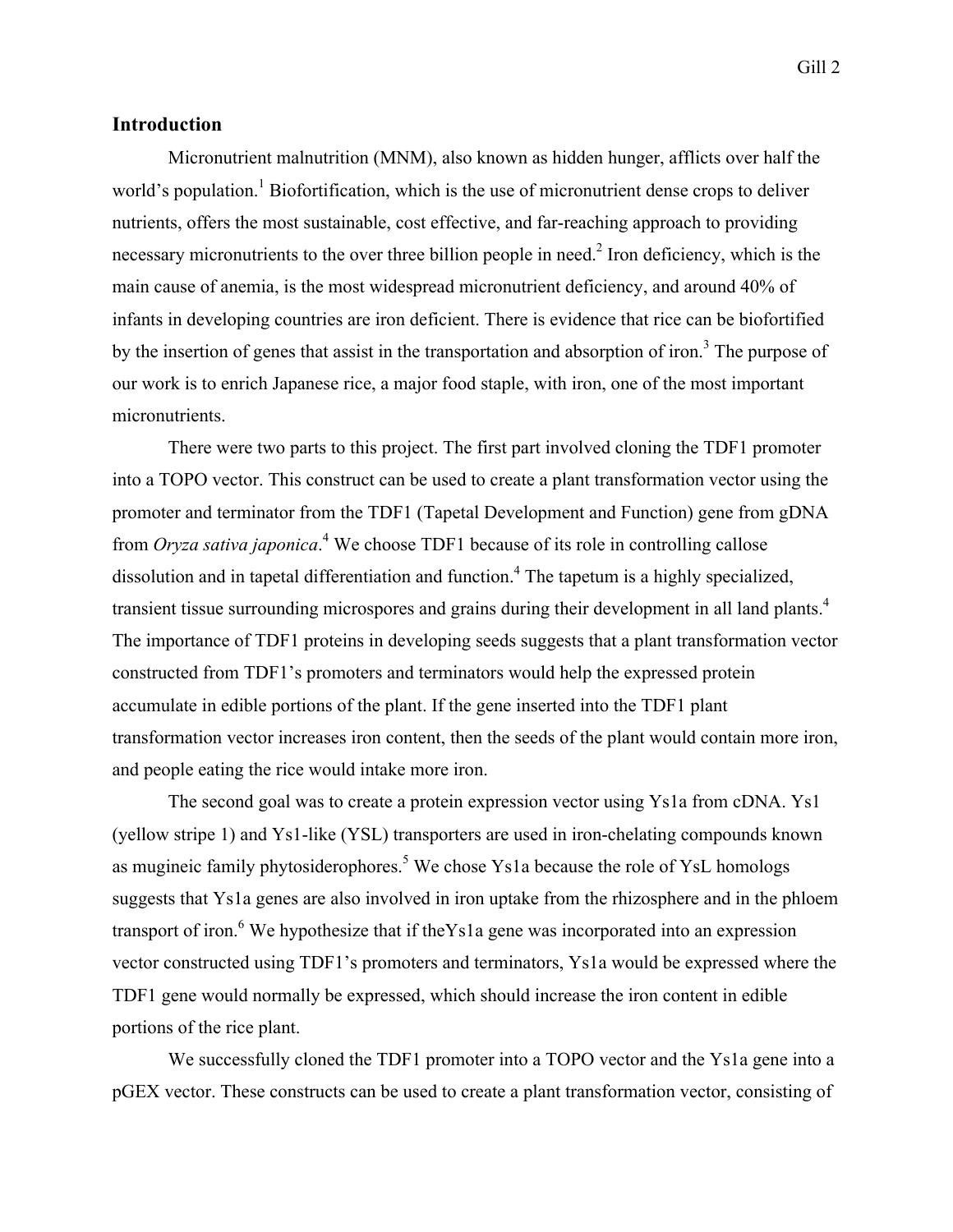the Ys1a gene flanked by the TDF1 promoter and the TDF1 terminator on either side. Using the TDF1 promoter to direct transcription of Ys1a will, hopefully, result in Ys1a production around the seeds of the plants. This will increase the iron content of the edible portion of Japanese rice, thereby biofortifying the plant.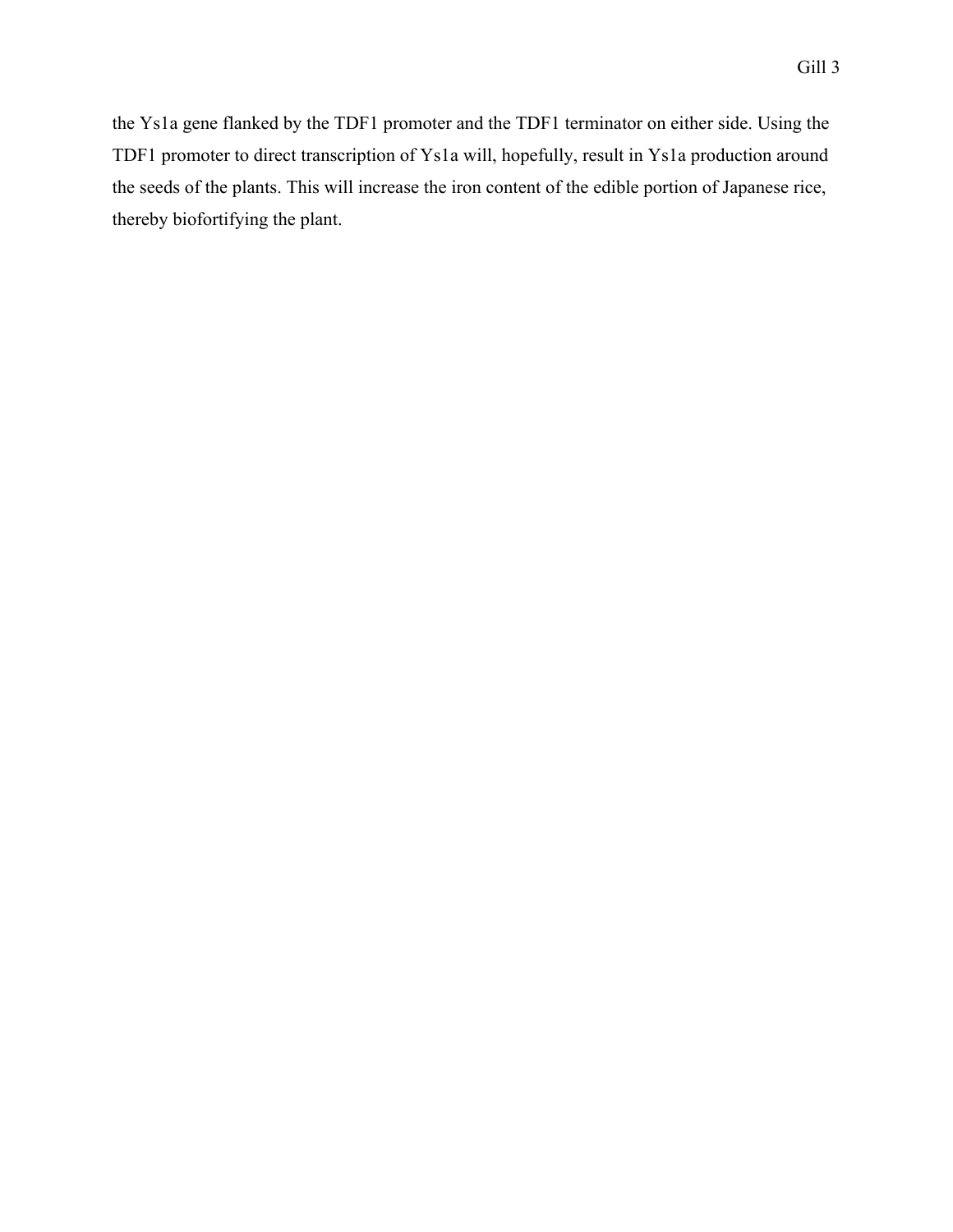#### **Materials and Methods**

#### *Amplification and Modification of a DNA Sequence*

The promoter of TDF1 was amplified from *Orzya sativa* genomic DNA (*O. sativya gDNA*) by polymerase chain reaction (PCR) and modified using mutagenic forward (5' tacttccaatccATCAACCCGTTTTGTTTTGG-3') and reverse (5'-tcccccgggCTCCCCCTCTCAG CTCCTACCA-3') primers. Mutagenic sequences are shown in blue, and the mutagenic sequence flanking the reverse primer contains an SmaI enzyme restriction site. PCR samples with a final reaction volume of 25 ul were prepared with .52 µM forward primer, .52 µM reverse primer, either Phusion PCR Master Mix with High-Fidelity buffer (NEB) or Phusion PCR Master Mix with GC buffer (NEB), with or without dimethyl sulfoxide (DMSO), and 50 ng/µL *O. sativa* gDNA. Touch-down thermal cycling was performing as follows: denaturation at 98°C for 2 min; 5 cycles of 15 s at 98°C, 30s at 62°C, 1 min at 72°C; 5 cycles of 15 s at 98°C, 30s at 61°C, 1 min at 72°C; 5 cycles of 15 s at 98°C, 30s at 60°C, 1 min at 72°C; one cycle of 15 s at 72°C.

PCR amplification was used to amplify the Ys1a gene from a complementary DNA construct of Ys1a in a PMB plasmid (*O. sativa* cDNA) by the conditions described above. The forward primer was 5'-tacttccaattccATGGAGCACGCCGACGCGGAC -3', and the reverse primer was 5'tatccacctttactTTAGCTTCCAGGCGTAAACT TC-3'. Mutagenic sequences, shown in blue, were extension sequences for ligation independent cloning. Touch-down thermal cycling was performed as follows: denaturation at 98°C for 2 min; 5 cycles of 15 s at 98°C, 30s at 67.5°C, 1 min at 72°C; 5 cycles of 15 s at 98°C, 30s at 66.5°C, 1 min at 72°C; 5 cycles of 15 s at 98 $\degree$ C, 30s at 65.5 $\degree$ C; 1 min at 72 $\degree$ C; one cycle of 15 s at 72 $\degree$ C.

The PCR products were visualized through agarose gel electrophoresis (AGE) on agarose gels (0.8%) using SYBR Safe DNA Gel Stain (Invitrogen). Then, PCR products were purified using the Qiaquick PCR Purification Kit (QIAGEN) according to the manufacturer's instructions.

#### *Cloning and Bacterial Transformation of DNA Sequences*

Purified PCR product of TDF1 promoter was ligated into the pCR-BluntII-TOPO vector (Invitrogen) (hereby referred to as pCR-BluntII-TOPO::TDF1-PRO) according to the manufacturer's instructions.

The pCR-Blunt-TOPO::TDF1-PRO vector was cloned into One Shot TOP 10 Competent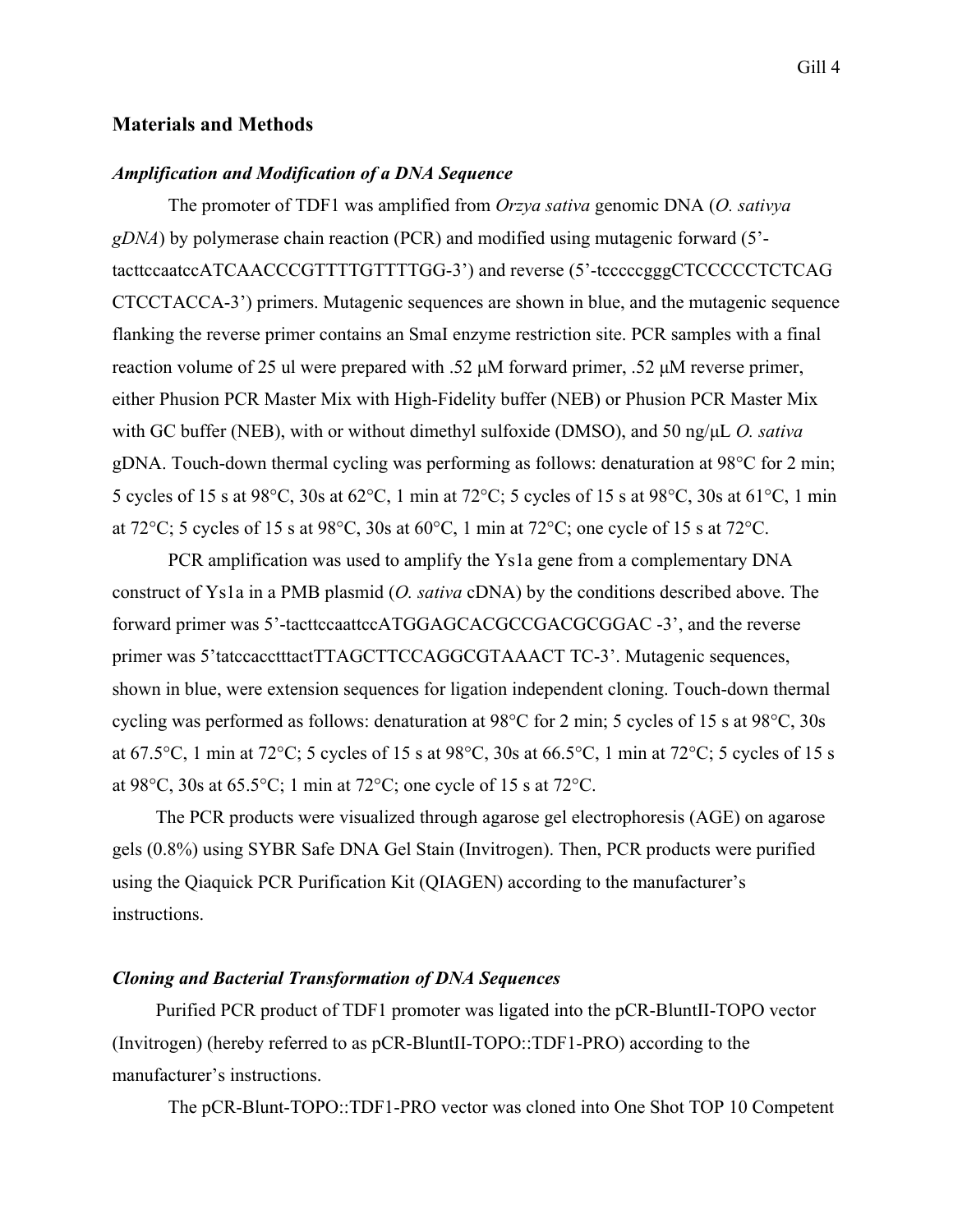Cells (Invitrogen) using the pCR-BluntII-TOPO vector from the Zero Blunt TOPO PCR Cloning Kit (Invitrogen) according to the manufacturer's instructions. 50  $\mu$ l and 150  $\mu$ l of pCR-BluntII-TOPO::TDF1-PRO transformed bacteria were plated onto luria broth agar with 50 ug/ml kanamycin.

Ligation independent cloning (LIC) was used to generate a pGEX vector that contained Ys1a. 5 ng/ $\mu$ L of the pGEX-6-P2-LIC plasmid vector was digested with 0.3 U/ $\mu$ L of *Bsal* restriction enzyme (NEB), NEB3 Buffer (NEB), Bovine Serum Albumun (NEB) (final reaction volume 100 $\mu$ L) and was incubated for 2 hours at 50 $\degree$ C and 15 min at 65  $\degree$ C. Digested vectors were treated with T4 DNA polymerase by incubating final reaction volumes of 100  $\mu$ L, consisting of 50ng/µL purified vectors, T4 Buffer (NEB), 2.5mM dGTP (Invitrogen), Bovine Serum Albumin (NEB), 5mM DDT (Molecular Probes, Inc.), and .15 U/µL T4 DDNA polymerase (NEB) for 30 min at 22°C and at 70 °C for 20 min. Purified Ys1a was treated with T4 DNA polymerase under the same conditions, with the exception that the final reaction volume was 10 µL and 2.5 mM dCTP (Invitrogen) replaced dGTP. Annealing occurred when the *Bsa1*-digested-T4-treated vectors and the T4-treated Ys1a were mixed in a 2:1 ratio and incubated for 10 min at 22 °C (hereby referred to as pGEX-6-p2-LIC::Ys1a). 50 µl and 150 µl of pGEX-6-p2-LIC::Ys1a transformed bacteria were plated onto luria broth agar containing 100 µg/ml carbenicillin and 5% sucrose.

#### *Screening Bacterial Colonies*

PCR amplification was used to screen for recombinant plasmids containing the desired pCR-Blunt-TOPO::TDF1-PRO insert. The samples contained the following: .52 µM forward primer (5'-GCTATGACCATGATTACGCCAAG-3'), .52 µM reverse primer (5'- ACGTTGTAAAACGACGGCCAG-3'), Phusion PCR Master Mix with High-Fidelity Buffer (NEB), and 2% DMSO. Touch-down thermal cycling was performed as follows: one cycle of 10 min at 95°C and 30 s at 98°C; 30 cycles of 10 s at 98°C, 30s at 65°C, 45s at 72°C; one cycle of 2 min at 72°C.

To screen for recombinant plasmids containing the desired pGEX-6-p2-LIC::Ys1a insert, samples were prepared as described above, and the same thermal cycle was performed. The forward primer was 5'-ATGCGTTCCCAAAATTAGTTTGTT-3', and the reverse primer was 5'-CTTACAGACAAGCTGTGACCGTCT-3'.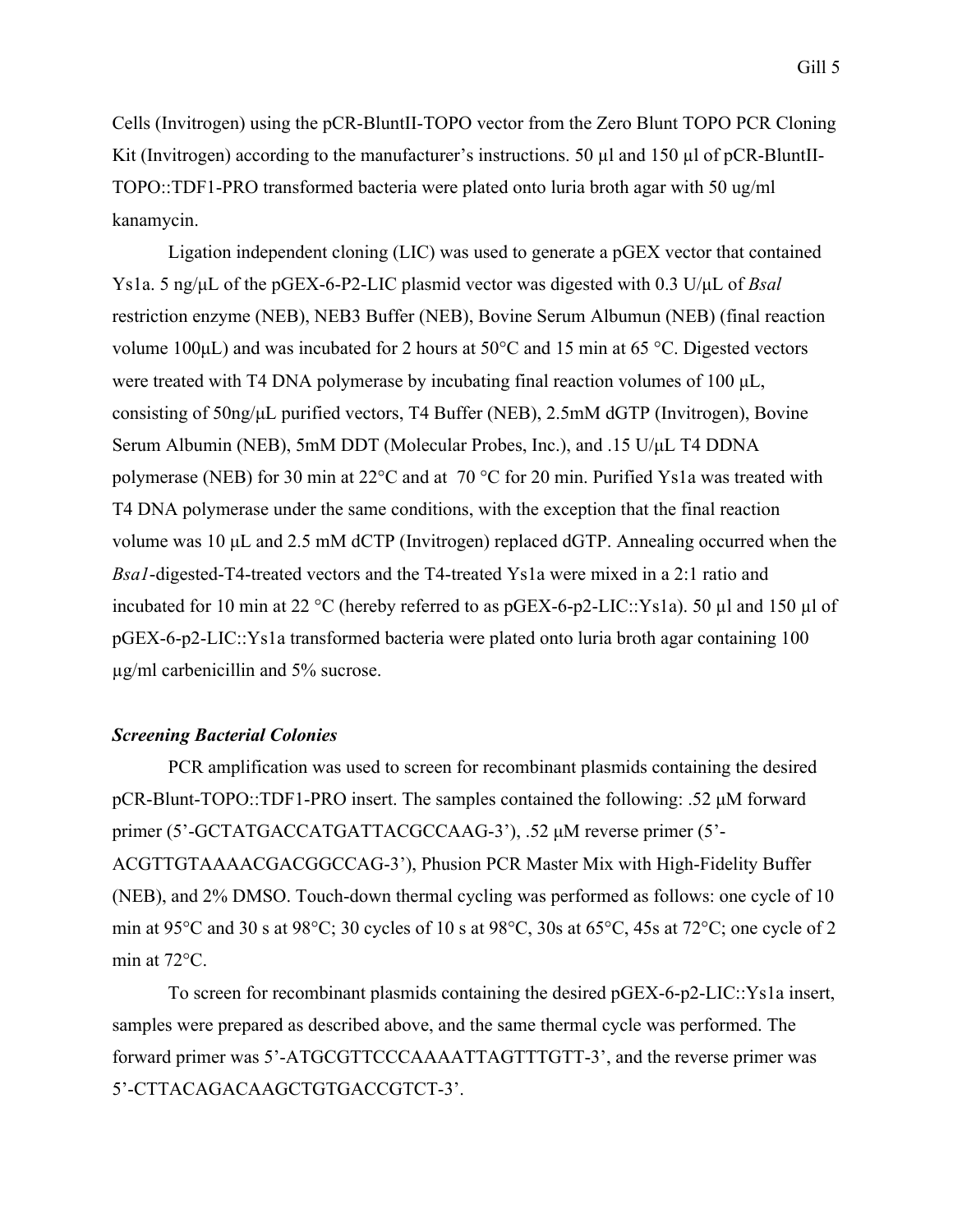# *Isolation of Plasmid DNA*

Plasmid DNA was isolated by alkaline lysis from a liquid culture of bacterial cells containing pGEX-6-p2-LIC::Ys1a or pCR-BluntII-TOPO::TDF1-PRO from the QIAGEN Plasmid Midi Kit (Qiagen, Inc) according to the manufacturer's instructions.

## *DNA Sequencing and Analysis*

Reactions containing .444 uM forward primer, .444 uM reverse primer, and 27.8 ng/ul plasmid DNA template were sequenced at the W.M. Keck DNA Sequencing Facility. BLAST was used to analyze the sequences.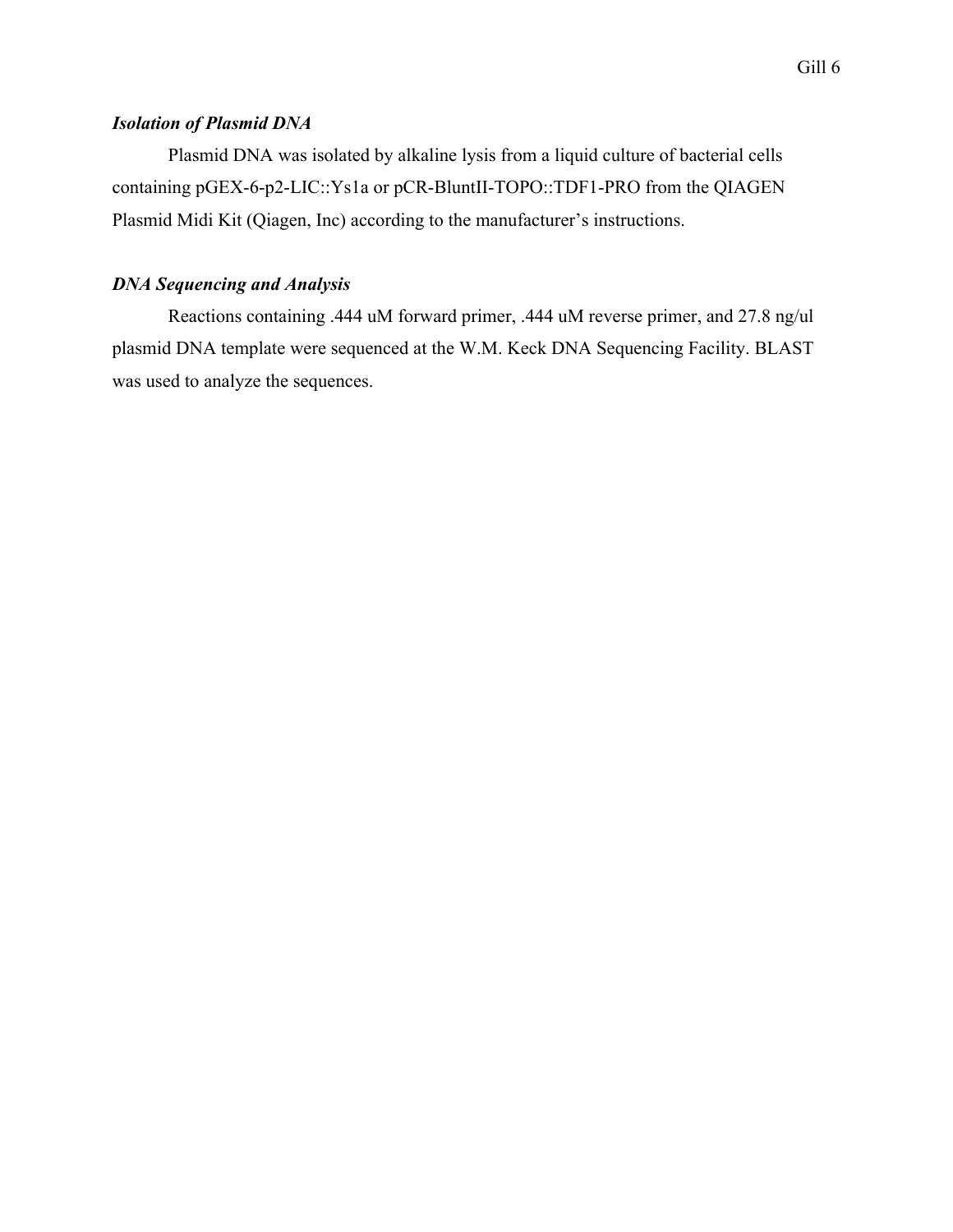## **Results**

The purpose of this experiment was to insert a gene involved in the transportation and absorption of iron (we examined the Ys1a gene) into a promoter-terminator cassette made using the TDF1 gene. After Polymerase Chain Reaction (PCR) amplification of *Oryza sativa* DNA and PCR purification of the Ys1a and TDF1 promoter, we successfully cloned the TDF1 promoter into a TOPO vector and the Ys1a gene into a pGEX vector. The alignment of the virtual TDF1 promoter to the sequenced regions of the pCR-BluntII-TOPO::TDF1-PRO (Fig. 9) and the alignment of the virtual Ys1a gene to the sequenced regions of pGEX-6-p2-LIC::Ys1a (Fig. 10) indicated that the TDF1 promoter and Ys1a were present in the plasmids sent for sequencing. BLAST analysis of the amino acid sequence generated from the sequenced regions of pGEX-6 p2-LIC::Ys1a vector revealed that the theoretical protein expressed by this construct matches the protein produced by the Ys1a gene (Fig. 11).

#### *Amplification and Purification of TDF1 Promoter and Ys1a*

To obtain the TDF1 promoter, *Oryza sativa* gDNA was amplified using mutagenic forward and reverse primers for the TDF1 promoter under various conditions (with HF polymerase or with GC polymerase, and with or without DMSO.) Comparison against 1kb ladder revealed sharp bands of 1.0 kb fragments in lanes three and nine. (Fig 1) Those two samples were purified and run in an AGE against 1kb ladder. This AGE also revealed sharp bands of about 1.0 kb fragments, and indicated that PCR with HF Polymerase and DMSO amplifies the TDF1 promoter effectively. A virtual map of the TDF1 promoter shows that it is 1035 bp (Fig. 2), which matches the length of the 1.0 kb DNA fragments found in the AGE.

To obtain the Ys1a gene, a cDNA construct of Ys1a in a plasmid was amplified with mutagenic forward and reverse primers for Ys1a, with or without DMSO, and with HF polymerase or GC polymerase. AGE against 1kb ladder indicated about 2.0 kb fragments lanes three and five, which contain GC polymerase (Fig. 3). An AGE of purified DNA against 1kb ladder also showed DNA fragments 2.0 kb long, indicating that the PCR described above with GC Polymerase and DMSO will amplify Ys1a effectively. A virtual map of Ys1a shows that it is 2023 bp (Fig. 4), which matches the 2.0 kb DNA fragments found in the AGE.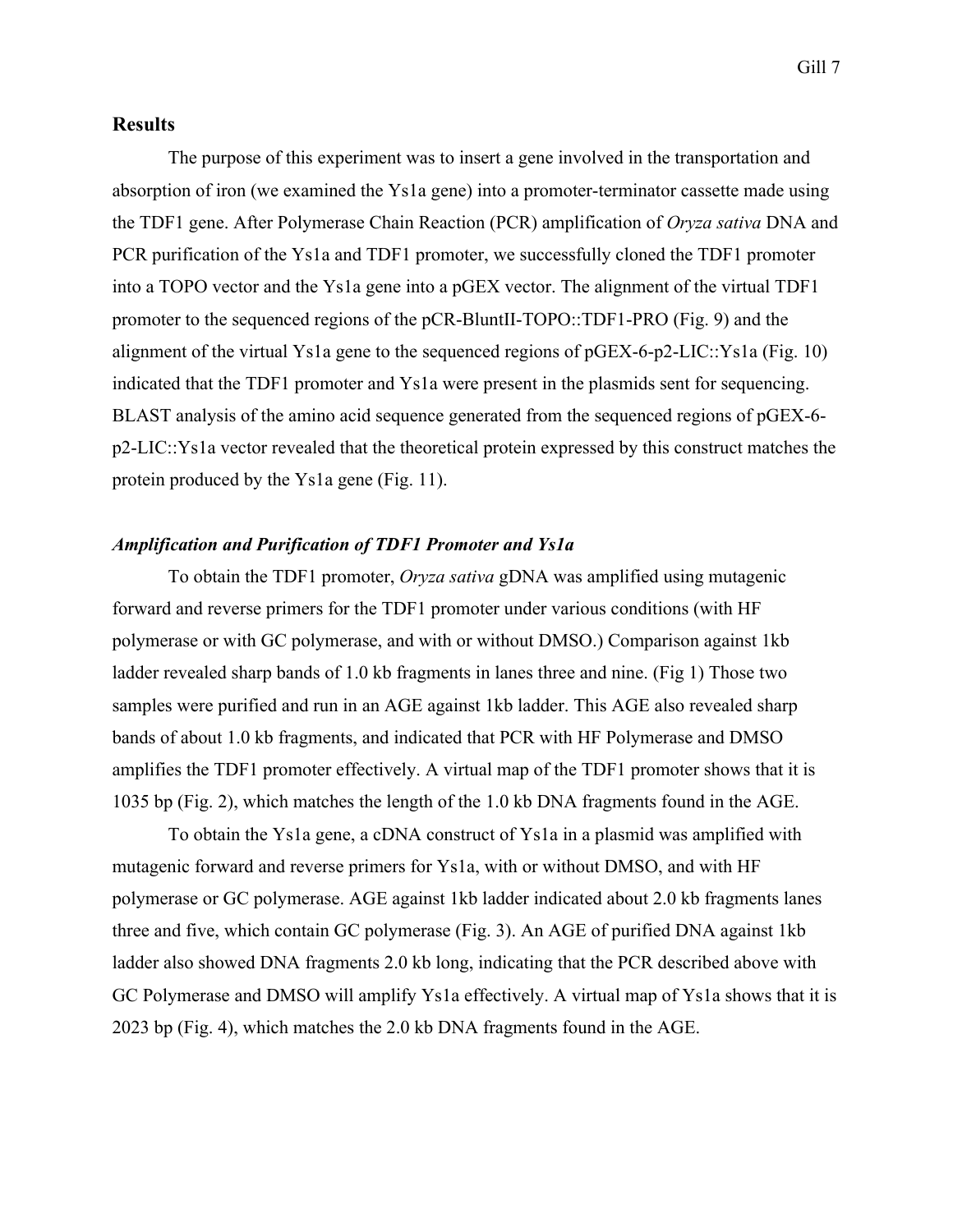#### *Transformation of TDF1-PRO and Ys1a into Bacterial Plasmids*

For the purpose of transforming the TDF1 promoter into bacterial plasmids, the TDF1 promoter was ligated to a pCR-BluntII-TOPO vector and then transformed into competent *E. coli* host cells (Fig. 5). After bacterial colony PCR was performed, recombinant colonies were identified by AGE. Compared to the negative control in lane one, lanes three through eight indicate that bacterial colonies pSG-2 through pSG-8 with pCR-BluntII-TOPO::TDF1-PRO contain TDF1's promoter (Fig. 6).

For the purpose of transforming Ys1a into bacterial plasmids, ligation independent cloning was performed using the prepared pGEX-6-p2 vector, and then pGEX-6-p2-LIC::Ys1a was transformed into competent *E. coli* host cells (Fig. 7). After bacterial colony PCR, recombinant colonies were identified by AGE. Compared to the negative control (lane nine), lanes three, four, six, and eight indicated that that bacterial colonies pSG-3, pSG-4, pSG 6, and pSG-8 were transformed with pGEX-6-p2::Ys1a (Fig. 8).

## *Sequencing DNA (both Ys1a and TDF1-PRO) and Preparing DNA Sequencing Reactions*

Plasmids containing pCR-Blunt-TOPO::TDF1-PRO and plasmids containing pGEX-6 p2::Ys1a were sent to be sequenced to establish if the plasmids contained the TDF1 promoter or Ys1a, respectively. Alkine lysis was used to isolate pCR-Blunt-TOPO::TDF1-PRO and pGEX-6 p2::Ys1a plasmids, and a UV spectrophotometer was used to determine that the concentrations of plasmid DNA templates were  $0.5\mu\text{g}/\mu$ l and  $0.35\mu\text{g}/\mu$ l respectively. Sequencing reactions were prepared, and DNA sequencing was performed. The alignment of the virtual construct of the TDF1 Promoter (Fig.1) to the sequenced regions of the pCR-BluntII-TOPO::TDF1-PRO and the alignment of the virtual Ys1a construct (Fig. 3) to the sequenced regions of pGEX-6-p2::Ys1a indicated that the TDF1 promoter and Ys1a were present in the plasmids of bacterial cells sent for sequencing (Fig. 9, Fig. 10).

### *BLAST Analysis of Ys1a*

The predicted amino acid sequence was generated from the DNA sequencing results (Fig. 11). The molecular weight of this predicted protein was 72149.94 Daltons.

BLAST analysis, performed on the predicted protein generated from the DNA sequencing results, revealed that the DNA sequence inserted in the pGEX vector codes for the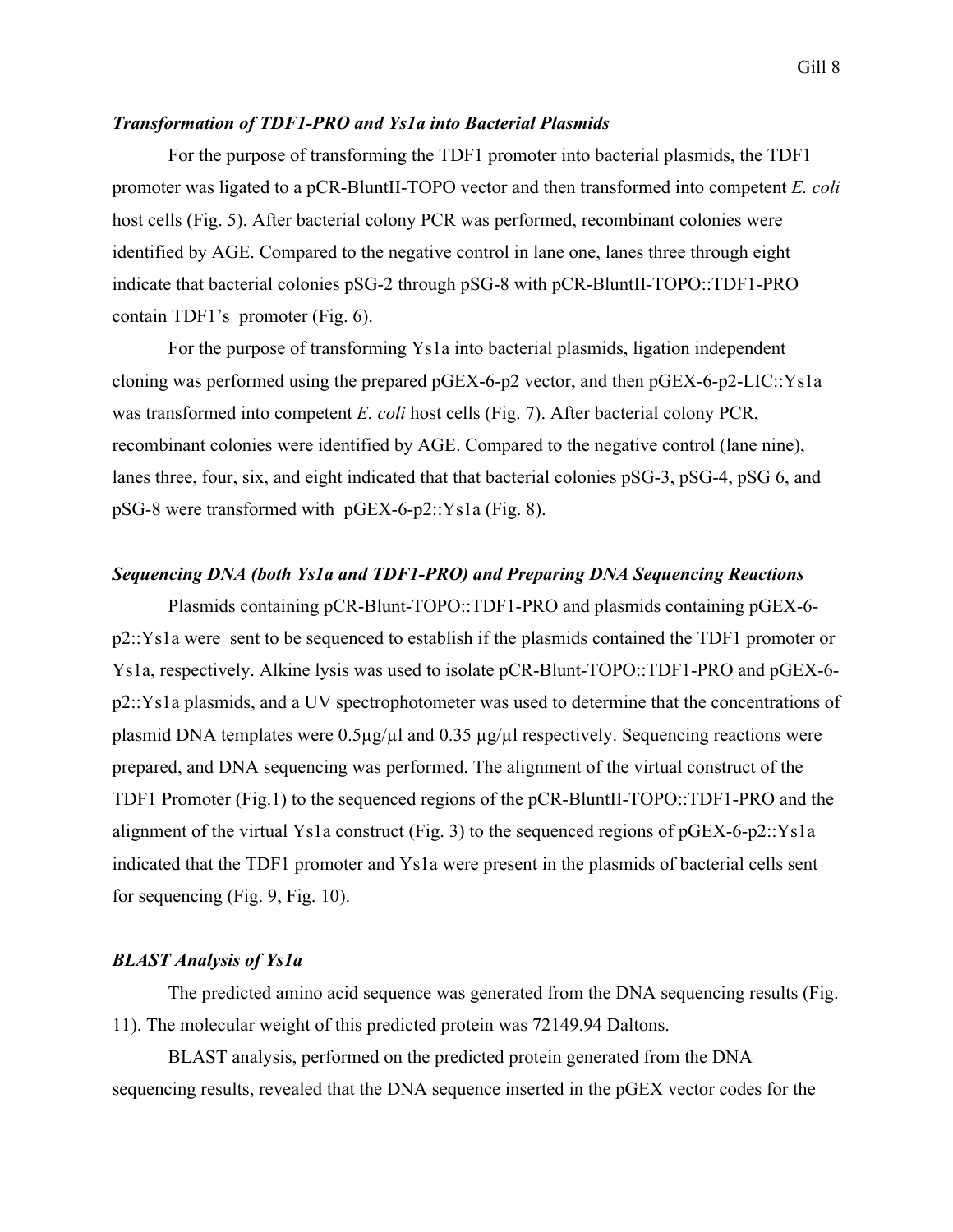Ys1a protein. COG1297, a predicted membrane protein with an unknown function, was a conserved domain (Fig. 12). The evolutionary relationship between Ys1a's predicted protein and all other proteins in GenBank revealed a high degree of similarity to the Yellow Stripe 1 (Ys1) transporter in maize and barley, and to a vacuolar iron transporter (TgVit1) in *Tulipa gesneriana* (Fig. 13).



**FIG. 1 Agarose gel electrophoresis of TDF1-PRO.** AGE of PCR amplification of *Orza Sativya* gDNA, using mutagenic forward and reverse primers for the TDF1 promoter, was performed using DMSO or no DMSO, and GC polymerase or HF polymerase. Lane one contained the 1kb ladder. Lanes two through five contained GC polymerase. Lanes six through nine contained HF polymerase. Lanes four, five, eight, and nine contained DMSO. Lanes three, five, seven, and nine contained *Os* gDNA, and lanes two, four, six, and eight were negative controls. Comparison to the 1kb ladder revealed 1.0 kb fragments were present in lanes three, five, seven, and nine. The nonspecific band in lane nine and the TDF1 promoter band in lane seven were very faint. The small fragments at the bottom of every lane were most likely residue from primers. PCR with HF Polymerase and DMSO amplifies the TDF1 promoter most effectively.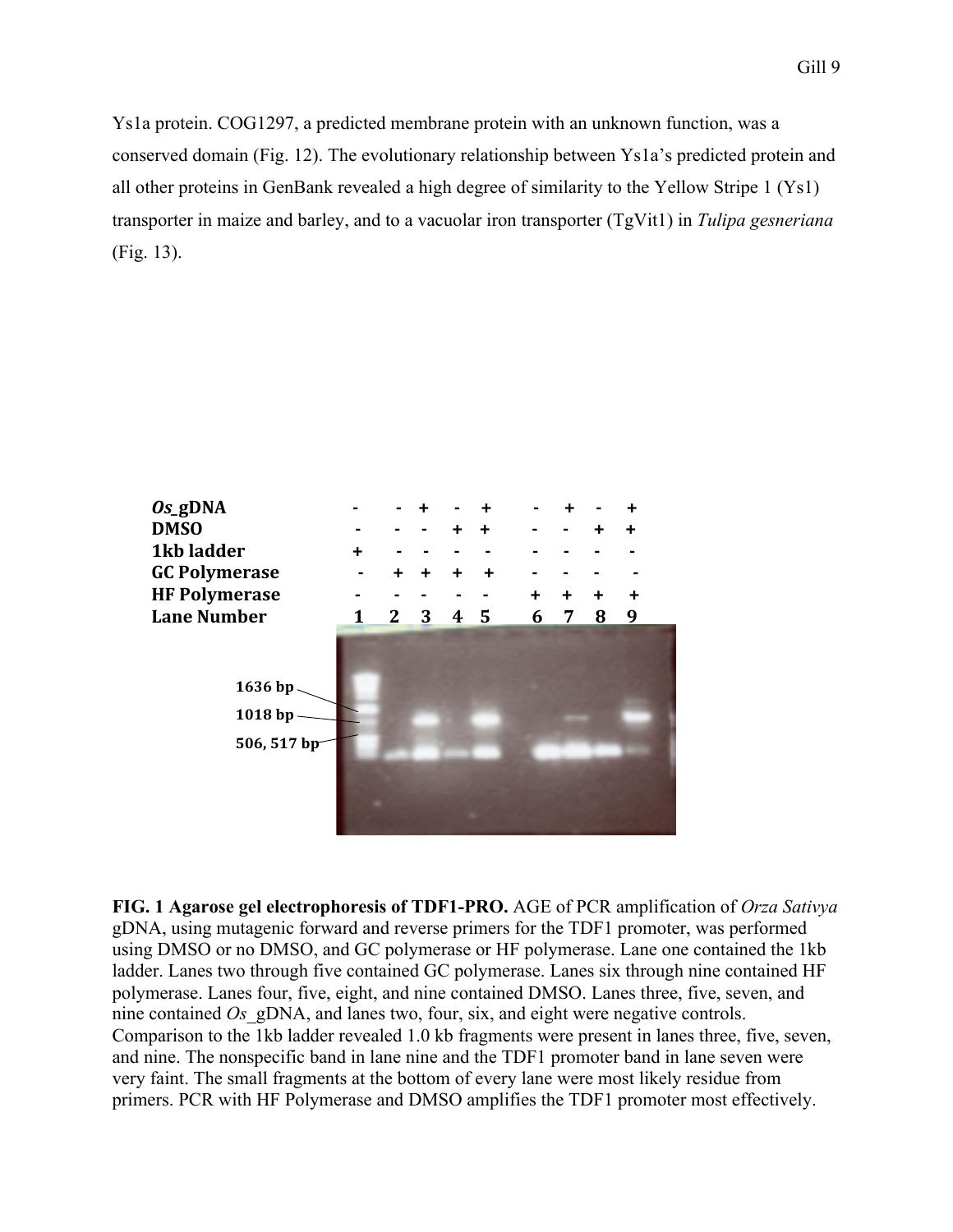

**FIG. 2 Virtual Linear Map of TDF1 promoter.** The TDF1 promoter is 1035 bp, including its mutagenic forward and reverse primer sequences.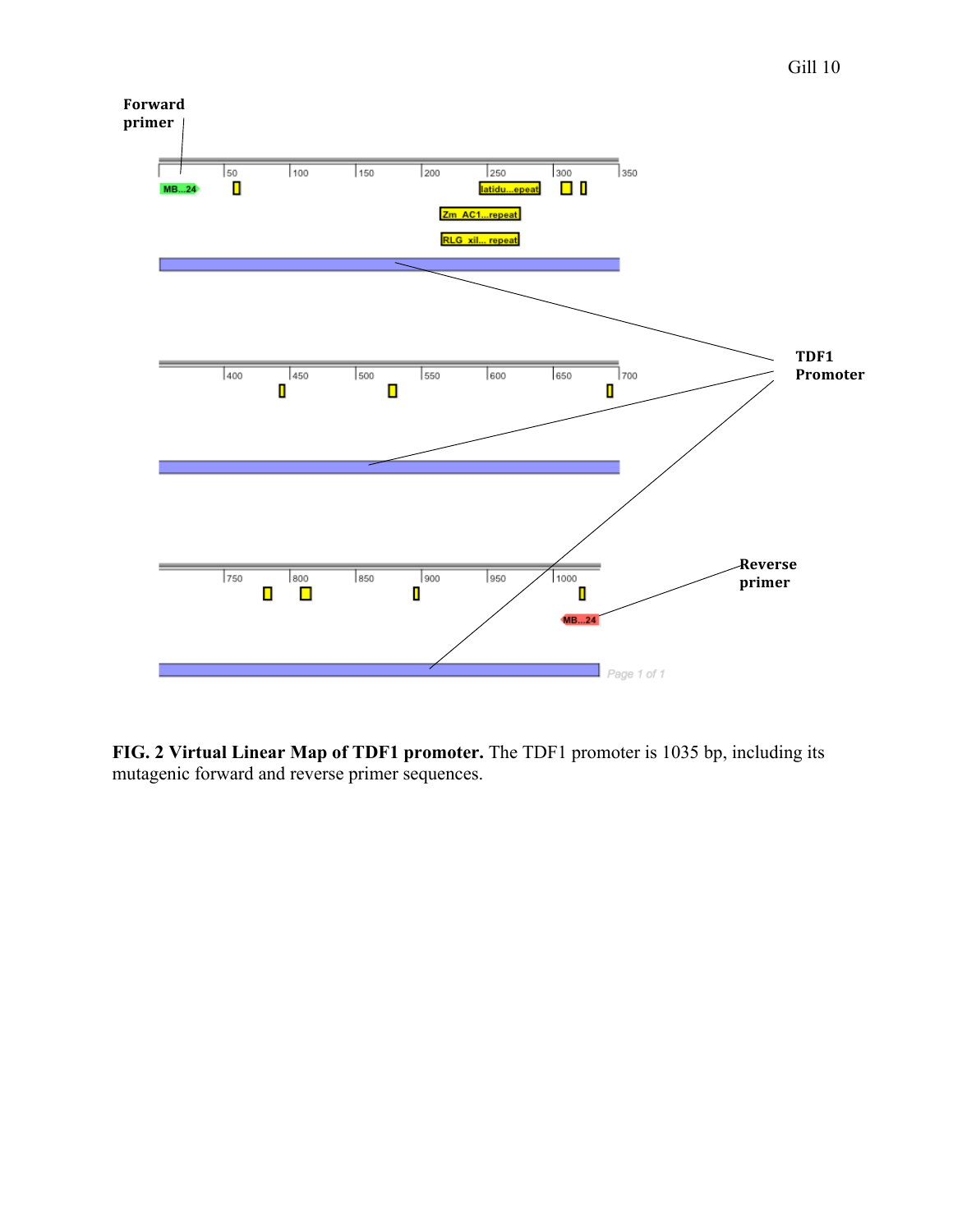

**FIG. 3 Agarose gel electrophoresis of Ys1a.** PCR amplification of a cDNA construct of Ys1a in a plasmid, using mutagenic forward and reverse primers, was performed with GC Polymerase or HF Polymerase, with DMSO or without DMSO, and with negative controls. Lane one contained the 1kb ladder. Lanes two through five contained GC polymerase. Lanes six through nine contained HF polymerase. Lanes four, five, eight, and nine contained DMSO. Lanes three, five, seven, and nine contained *Os*\_cDNA, and lanes two, four, six, and eight were negative controls. Comparison to the 1kb ladder indicated 2.0 kb fragments in lanes three and five. The residue above these fragments may be from smearing of the high quantity of DNA fragments. Lanes two, four, six, and eight were negative controls that show no bands, except for very small fragments, which are probably residue from the primers. Lane nine contained a very faint about 1.8 kb fragment. PCR with GC polymerase and DMSO will amplify Ys1a effectively.



**FIG. 4 Virtual Linear Map of Ys1a.** The Ys1a coding region in *Os*\_cDNA is 2023 bp. The open reading frame (the uninterrupted red bar) between the mutagenic forward and reverse primers for Ys1a is continuous.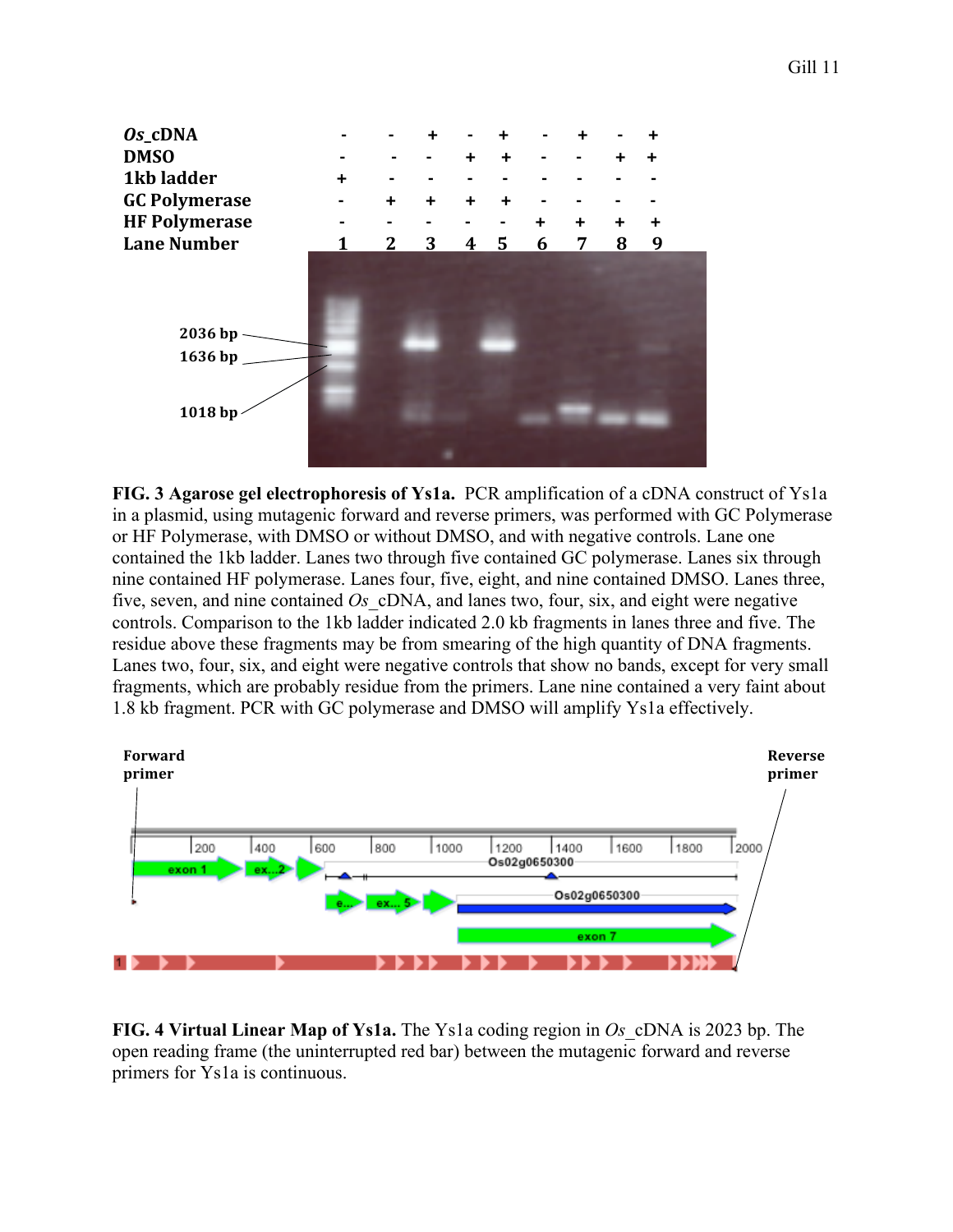

**FIG. 5 pCR-Blunt-TOPO::TDF1-PRO virtual clone map.** Virtual clone map of recombinant *E. coli* plasmid that contains the pCR-BluntII-TOPO::TDF1-PRO vector, showing the multiple cloning site, the TDF1 promoter gene, the SmaI and EcoRI restriction enzyme sites, and the forward and reverse priming sites for this TOPO vector.



**FIG. 6 Identification of positive recombinant bacterial colonies with pCR-BluntII-**

**TOPO::Ys1a.** Compared to the 1kb ladder (lane one) and the negative control (lane two), the 1.4 kb bands in lanes three through eight indicated that bacterial colonies pSG-2 through pSG-8 were transformed with pCR-BluntII-TOPO::TDF1-PRO .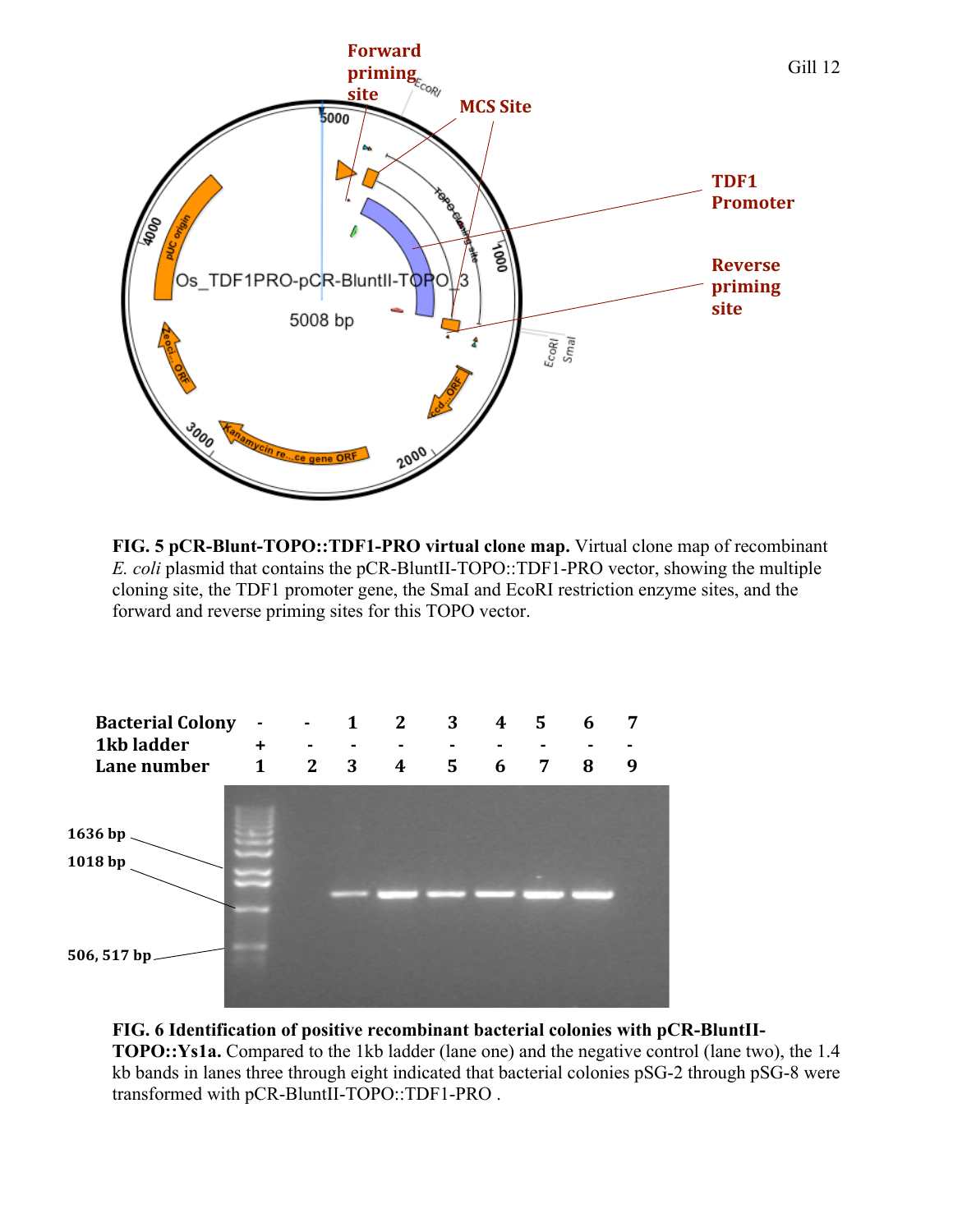

**FIG 7 pGEX-6-p2-LIC::Ys1a virtual clone map** Virtual clone map of recombinant *E. coli* plasmid that contains the pGEX-6-p2-LIC::Ys1a vector. The Ys1a gene, and the two ligation independent cloning (LIC) sites for this pGEX vector are shown.



**FIG. 8 Identification of positive recombinant bacterial colonies pGEX-6-p2-LIC::Ys1a.**  Compared to the negative control (lane nine) and the 1kb ladder (lane one), the about 1.5 kb bands in lanes three, four, six, and eight indicated that that bacterial colonies pSG-3, pSG-4, pSG-6, and pSG-8 contain the pGEX-6-p2-LIC::Ys1a vector. The bands in lane three and four were brighter than the bands in lanes six and eight. There was a very faint band about 1.5 kb band in lane two.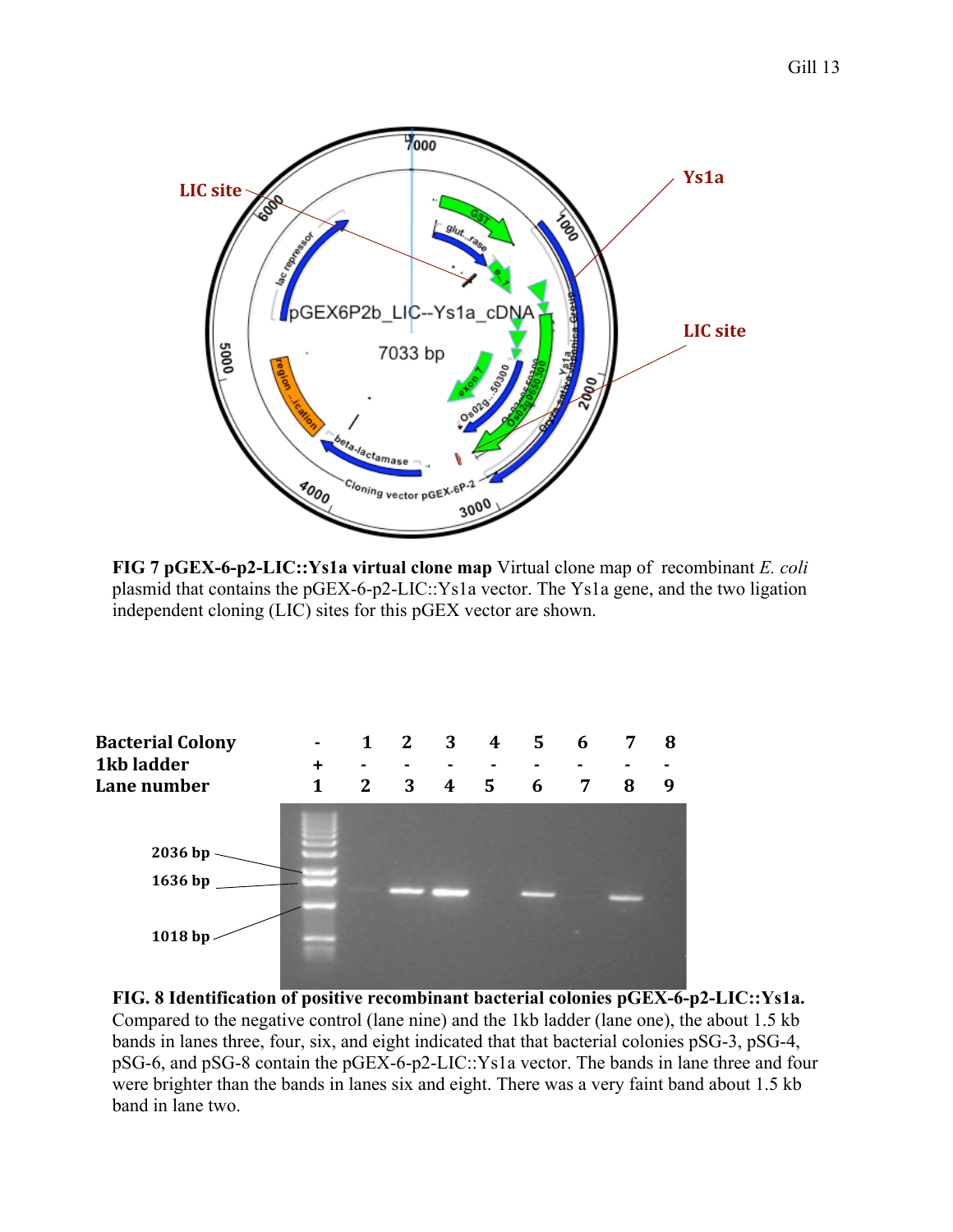tacttccaatccATCAACCCGTTTTGTTTTGGGGAAAATCAAAAGACTTGTCTCCCAAAAAA GTCAGTATGGCGGATACATCATATCTATATACGTATTCCATCTAGCAAGTGCGACTG TGCGAGTAGGATCGCTGATGTATATTCACGCCTGATGTTTGAAACTTGTGTGAAGCG CACTACCAACAGTAAATAAATCTGCCATATCTCTATGGACAAAACCATCAGAGTGGC GCAGCGGAAGCGTGGTGGGCCCATAACCCACAGGTCCCAGGATCGAAACCTGGCTC TGATAAAATTTGTTGATTTTTTTTTCTCTCATTTTTGTTGCAACTGATCCTCATTTCAG TTCTGGACAGATGCTTACAACTTTATTAATTCTCCAACTTTTAGCATCATTTCAGTTC TGGACAGATGCTTACAATTTGATTAATCCTCCAACTTTTTATCGTAACGACATGACC AGATGTCCAGATCGCATCTTCAGAAAGCTCGTAGCAGCGCTCGAGACCTGATAAGT GATCACCCCCCCAACACATCTCCGAGCCTAAACTAAAACCGATTCCGCGGCGTCGA AGTCGTGATAAATCATCACGTCGAACCCGTGAAAATTCTTAAACACCATCATCAAAT CCCATCATTAGATTATAAGCCTTACCAACCTCCATCAGCCAGCTAAATTAACTCGAC GCCCCCTGGTAAAACTGTTGATTTGCCGGAAGGAAGCAGTTGCAGGCGCTGGTCATT ATAAACTTAACCAGCGCCCATAAACTAATCCTGCCCCCCCTGCATGCGTCGCTGCTG ATCTAAAAAAAAAGAACCATTTGTGCGTGATTATTGTTACCGGGCTCACGCCTCCGT CGCATGGCTTCGCTTCGCCTGCCTCCTGCCATGTTTTTACCATGCCTTCCTCGTCAGT GAGATCCTGTCTATATGTGCCGTTGCTTGCTCCGGCCTTTTGCAGTGATCTCGTCAGA GTTGGTGTTGTTGTTGTTGAGCTCACCGTGGTAGGAGCTGAGAGGGGGAGcccggggga

**FIG. 9 Virtual DNA sequence of TDF1 Promoter.** The sequenced regions of pCR-BluntII-TOPO::TDF1-PRO using the forward primer and the reverse complement of the reverse primer for the TOPO vector aligned perfectly with the virtual TDF1 promoter.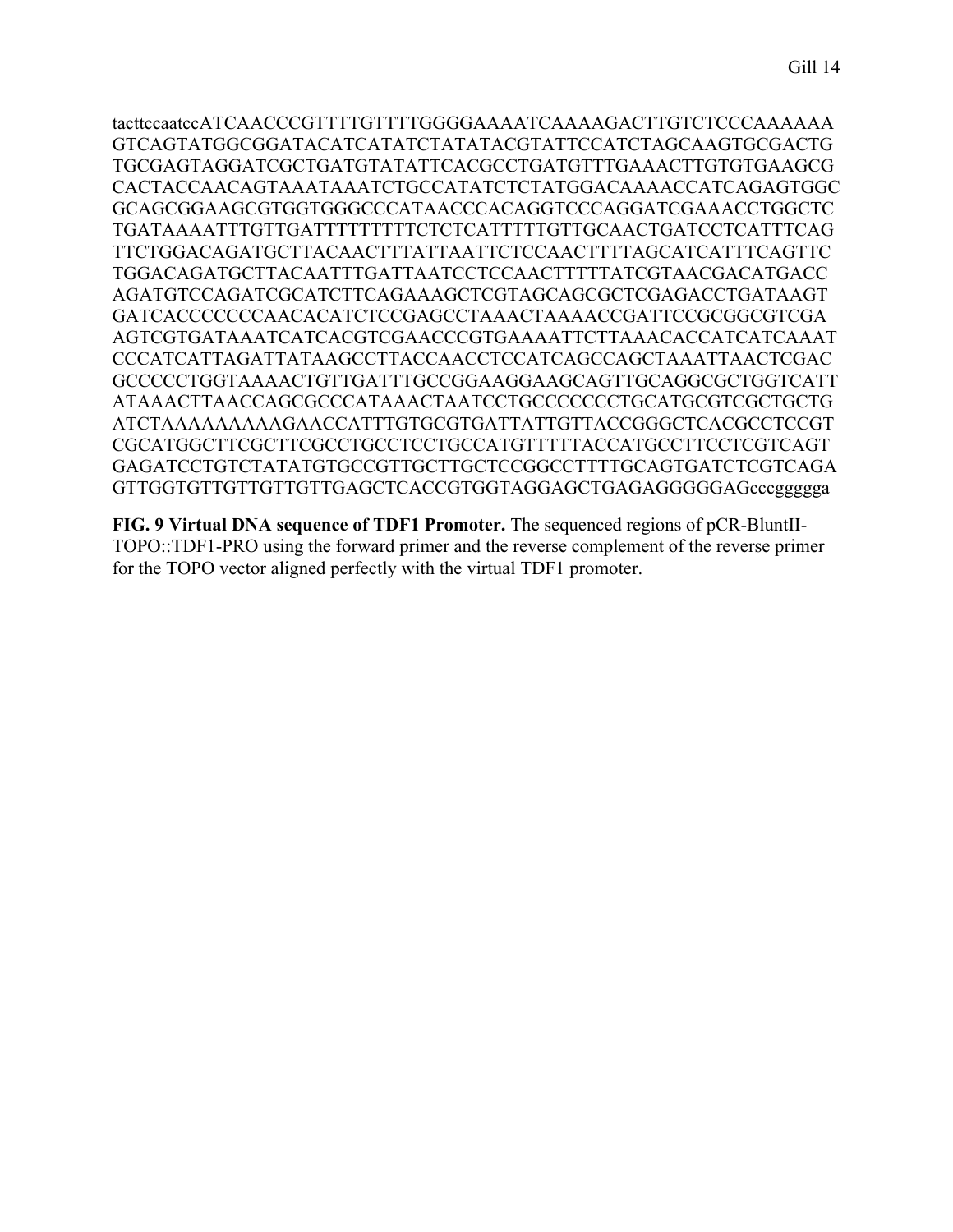TACTTCCAATCCatggagcacgccgacgcggaccgcacgcgggtggcgcccgagatcgggagcctgcacgacgaggacg cggaggcggacccggcgcgggcgcgggagatggagcggctgcagccgtggcgggagcaggtgacggcgcgcggggtggtggcgg cggcgctgatcgggttcgtgttcagcgtcatcgtgatgaagatcgcgctcaccacggggctggtgcccacgctcaacatctccgccgcgct gctcgccttcctcgcgctccgcggctggacgcgcgcgctggagcgcctcggcttctcgccgcggcccttcacgcggcaggagaacacc gtcgtccagacctgcgccgtcgcctgctacaccatagccttcggcggtgggttcggatcgacattgctgggcctgaacaagaggacgtac gagctggccgggaactcaccaggcaatgtgccagggagctataaggagcctgggattggctggatggtagggctcctcctggctattagc ttcgcgggtaacctcagcttgattcccctaagaaaggctttggtcgtagactacaaattaacttatccaagtggaactgcaacagctgttcttat caacgggttccacacagcccaaggagataagaatgcaaaattgcaactccatgggtttctaaaatattttgggcttagcttattttggagcttctt ccaatggttctacacgggaggcaatgcctgtggatttgttcagttccctacttttggtctgaaagcctggaaacaatcattcttctttgattttagc ctcacatatgttggtgcggggatgatttgctcacaccttgtgaacctctctaccctccttggtgcggtcatttcatggggaataatgtggccactt atcagcaaacataagggggactggtaccctgcaaacatacctgaaagcagcatgacaagtttgtatggttacaagtcgtttttatgcattgctc tgattatgggggatggcctgtaccattttgttaaagttaccggtgtcactgctaagagtttacataatagatttaaccgaaaaagtgttagcaaca cagcatcagaggagggtgatatggtttcattagatgatctac-aacgtgatgaggtattcaagaggggtactgtcccttcttggatggcatacagtggttacttcttgctaagcatcattgcggtaatcaccataccgataatgtttcgacaagtgaagtggtactacgtgatc atagcctacgcgctcggcccggtgctaggattcgccaattcctacggagcagggctcacggacatcaacatggggtacaactacggcaag atcgctctcttcgtctttgcagcttgggctggcaaggacaatggcgtcatagccggccttgtggttggcaccctggtgaagcagctggtgctc gtctctgccgatctgatgcacgatctcaagacgggacatctcaccttgacatcgccgaggtccatgctcgtgggagagctcatcgggacag gcattggctgcttcatcgcgccactgacgttcatgctgttctacagggcgtttgacatcgggaaccccgatggctactggaaggcgccatac gcgctgatctaccgcaacatggcgatcctcgggatcgagggcatctcggcgctgcccaagcactgcctctcgctctccgtcgggttcttcgc gttcgccgtgctcacgaacgtggcgagggacgccctgccggcgaggtacaagaagctcgtgccgctgccgacggcgatggccgtgccg ttcctcgtaggggcgagcttcgccatcgacatgtgcgtcgggagcctggtgctgtttgcttggaacaagatgaacaagaaggaggctgcctt catggtgcctgctgttgcgtctgggctcatgtgtggcgatggcatttggaccttcccttcttctatccttgctctcgctaagattaagccaccgat

ctgcatgaagtttacgcctggaagctaaCAGTAAAGGTGGATA **FIG. 10 Virtual DNA sequence of Ys1a.** The sequenced regions of pGEX-6-p2-LIC::Ys1a

using the forward primer and the reverse complement of the reverse primer for this pGEX vector aligned perfectly with the virtual Ys1a promoter.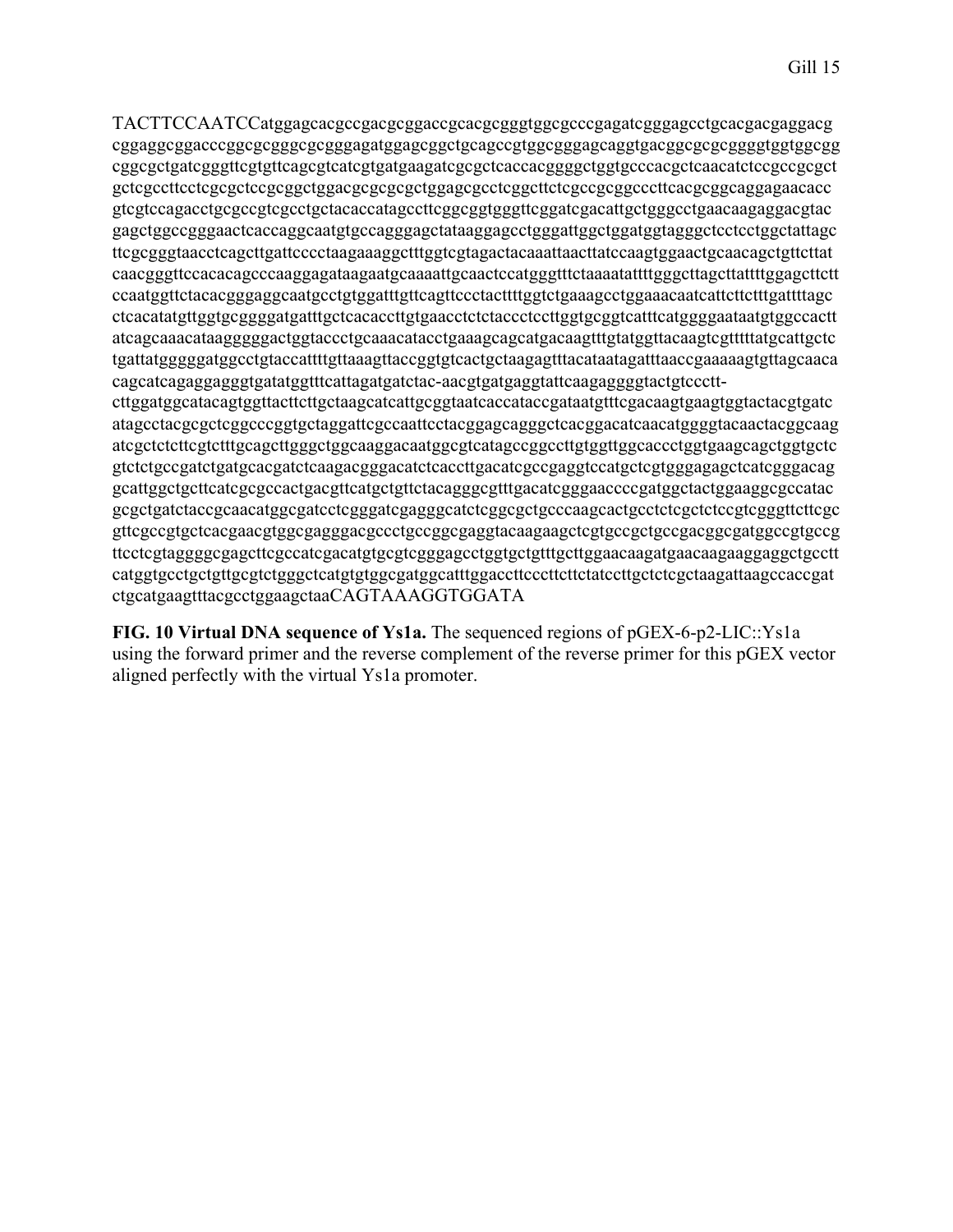MEHADADRTRVAPEIGSLHDEDAEADPARAREMERLQPWREQVTARGVVAAALIGFVF SVIVMKIALTTGLVPTLNISAALLAFLALRGWTRALERLGFSPRPFTRQENTVVQTCAVA CYTIAFGGGFGSTLLGLNKRTYELAGNSPGNVPGSYKEPGIGWMVGLLLAISFAGNLSLI PLRKALVVDYKLTYPSGTATAVLINGFHTAQGDKNAKLQLHGFLKYFGLSLFWSFFQW FYTGGNACGFVQFPTFGLKAWKQSFFFDFSLTYVGAGMICSHLVNLSTLLGAVISWGIM WPLISKHKGDWYPANIPESSMTSLYGYKSFLCIALIMGDGLYHFVKVTGVTAKSLHNRF NRKSVSNTASEEGDMVSLDDLQRDEVFKRGTVPSWMAYSGYFLLSIIAVITIPIMFRQVK WYYVIIAYALGPVLGFANSYGAGLTDINMGYNYGKIALFVFAAWAGKDNGVIAGLVV GTLVKQLVLVSADLMHDLKTGHLTLTSPRSMLVGELIGTGIGCFIAPLTFMLFYRAFDIG NPDGYWKAPYALIYRNMAILGIEGISALPKHCLSLSVGFFAFAVLTNVARDALPARYKK LVPLPTAMAVPFLVGASFAIDMCVGSLVLFAWNKMNKKEAAFMVPAVASGLMCGDGI WTFPSSILALAKIKPPICMKFTPGS

**FIG. 11 Predicted Protein Sequence of Ys1a.** The virtual DNA sequence of Ys1a was used to generate the predicted protein sequence. The theoretical Ys1a protein is 672 amino acids and weighs 72149.94 Daltons. 9.114 is the isolectric point, and the charge is 16.440 at a pH of 7.0. There are 56 strongly basic amino acids (K,R), 41 strongly acidic amino acids (D,E), 295 hydrophobic amino acids (A,I,F,W,V), and 150 polar amino acids (N,C,Q,S,T,Y).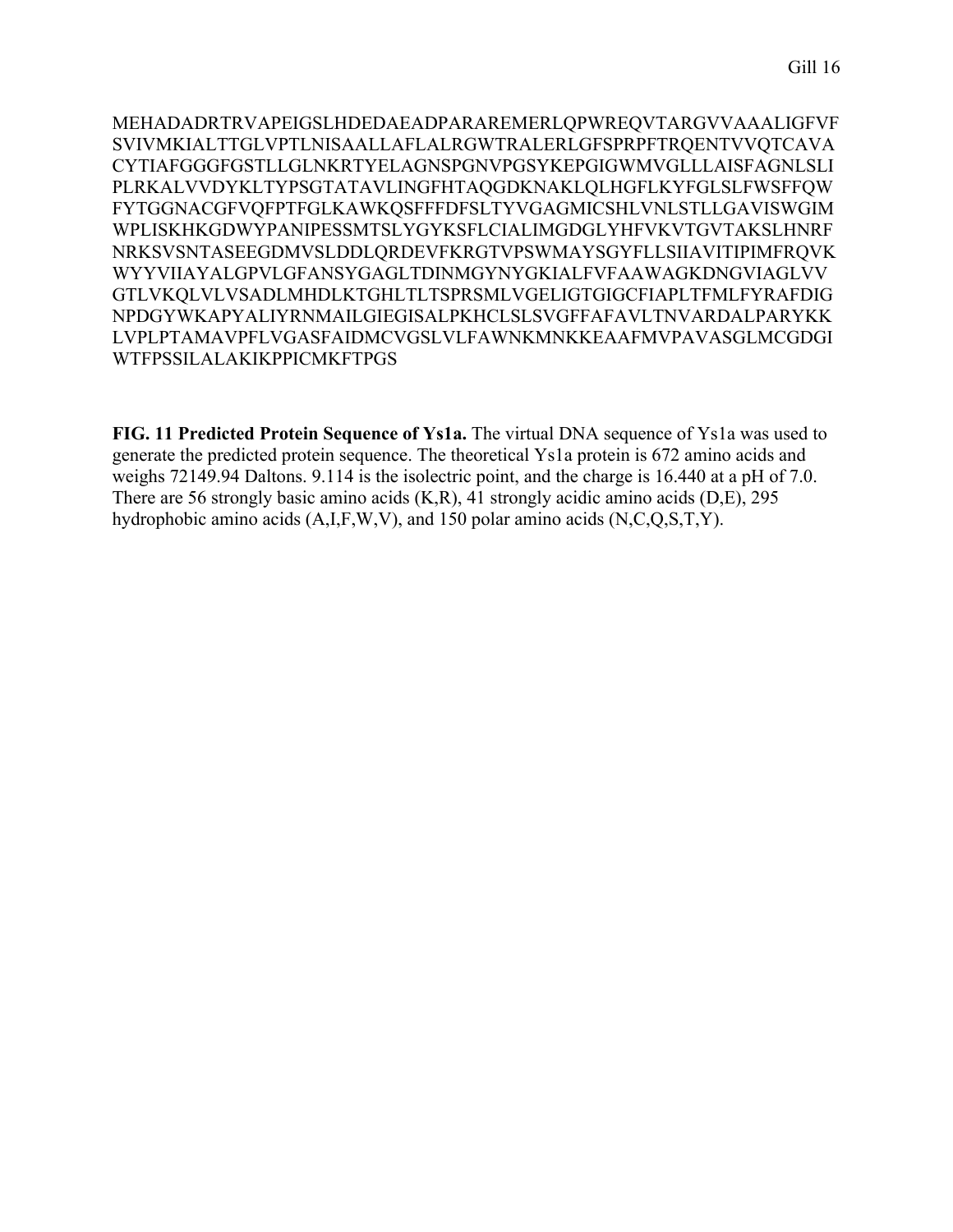

## **Fig. 12**

**Conserved domains revealed by BLAST analysis.** A comparison of the predicted protein sequence to other proteins in GenBank shows a conserved domain of COG1297, which is a predicted membrane protein with an unknown function.



## **Fig. 13 Distance Tree of Ys1a.**

The evolutionary relationship between the predicted Ys1a protein sequence all other proteins in the GenBank, according to BLAST analysis, revealed a high degree of similarity to the Yellow Stripe 1 (Ys1) transporter in maize and barley, and to a vacuolar iron transporter (TgVit1) in *Tulipa gesneriana*.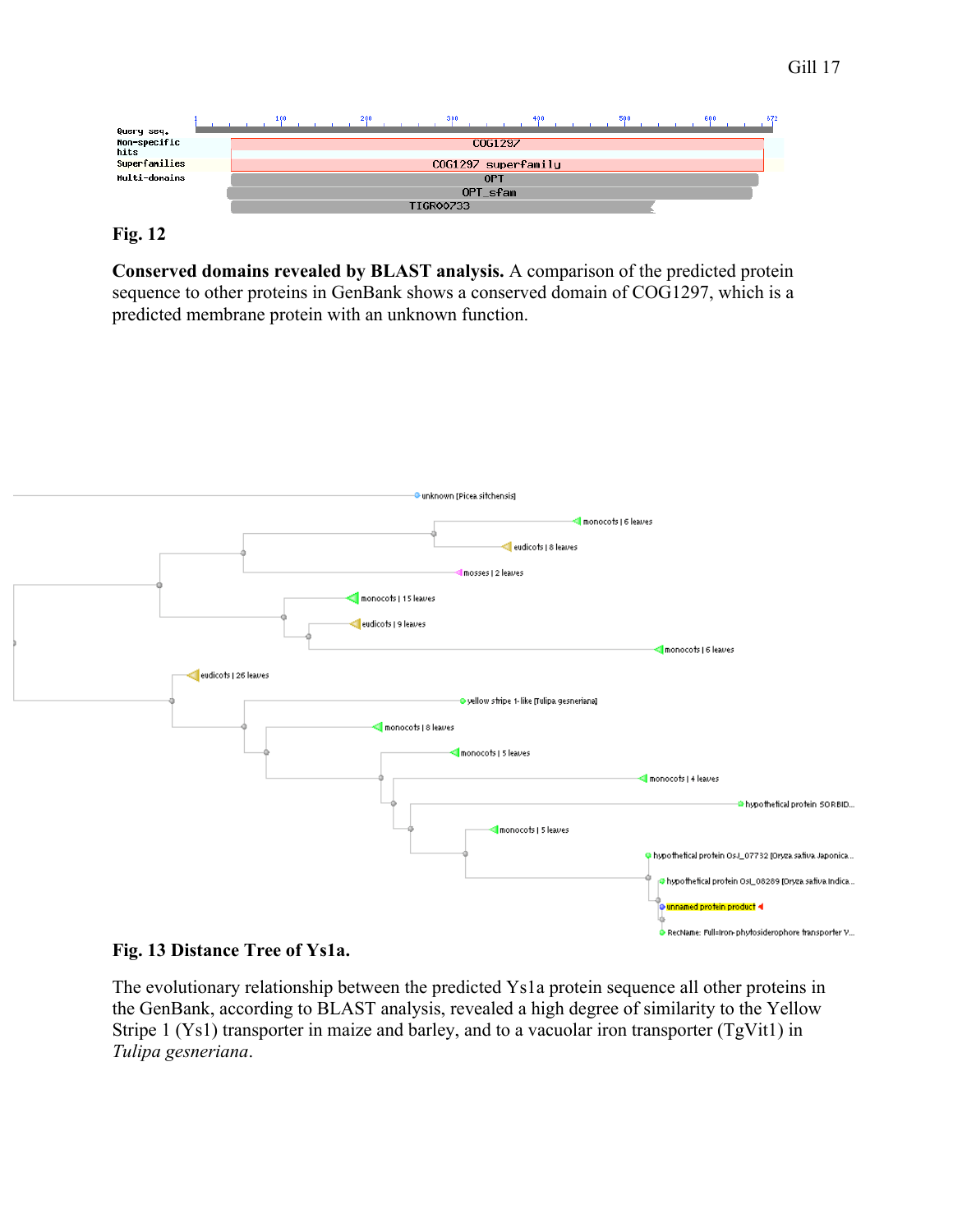Gill 18

## **Discussion**

Our first goal was to create a promoter-terminator cassette using the promoter and terminator of the TDF1 gene in *Oryza sativa.* We plan to use the TDF1 promoter to drive expression of a gene involved in iron uptake or storage, and we hypothesis that this could increase iron content in the edible portion of Japanese rice by producing the protein of interest around the seeds of the plants, where TDF1 is usually produced. Our second goal was to create an expression vector using Ys1a, a gene involved in the iron uptake and phloem transport of iron. We successfully cloned the TDF1 promoter into a TOPO vector and the Ys1a gene into a pGEX vector. The sequenced DNA from these vectors matched the virtual TDF1 promoter and Ys1a gene perfectly (Fig. 9,10). BLAST analysis of the amino acid sequence generated from the sequenced regions of the pGEX vector revealed that the theoretical protein generated by this construct would have the conserved domain of COG1297, a predicted membrane protein with an unknown function (Fig. 12), and would match the protein produced by the Ys1a gene (Fig. 11).

The BLAST analysis of amino acid sequence of Ys1a also revealed a high degree of similarity to a vacuolar iron transporter (TgVit1) in *Tulipa gesneriana* and to Yellow Stripe 1 (Ys1) transporters in maize and barley (Fig. 13). TgVit1 contributes to the blue coloration and is expressed exclusively in blue-colored epidermal cells.<sup>7</sup> In some gramineous plants, roots secrete phytosiderophores in response to iron deficiency and take up iron through Ys1 transporters.<sup>8</sup> This transporter in maize (ZmYS1) is expressed in leaf blades, sheaths, and seminal roots, while the transporter in barley (HvYS1) is only present in roots.<sup>8</sup> Differences in the gene expression pattern also suggest that ZmYS1 is involved in both iron acquisition and intracellular transport metals in maize, but HvYS1 is only involved in iron acquisition by barley roots.<sup>8</sup> Ys1a may only be involved in iron acquisition like HvYS1, but it may be involved in intracellular iron storage and transport like TgVit1 and ZmYS1, and therefore capable of increasing the iron content in edible portions of *Oryza sativa*.

We have shown that the vectors containing the Ys1a gene and the promoter of the TDF1 gene can be used to transform bacteria. Further studies may include using affinity chromatography analysis to determine if Ys1a can be expressed in rosetta cells, creating a plant transformation vector of a gene involved in the iron uptake or storage of iron flanked by the promoter and terminator of TDF1, using that plant transformation vector to transform Japanese rice plants, and testing the seeds (the edible portion) of the genetically engineered plants to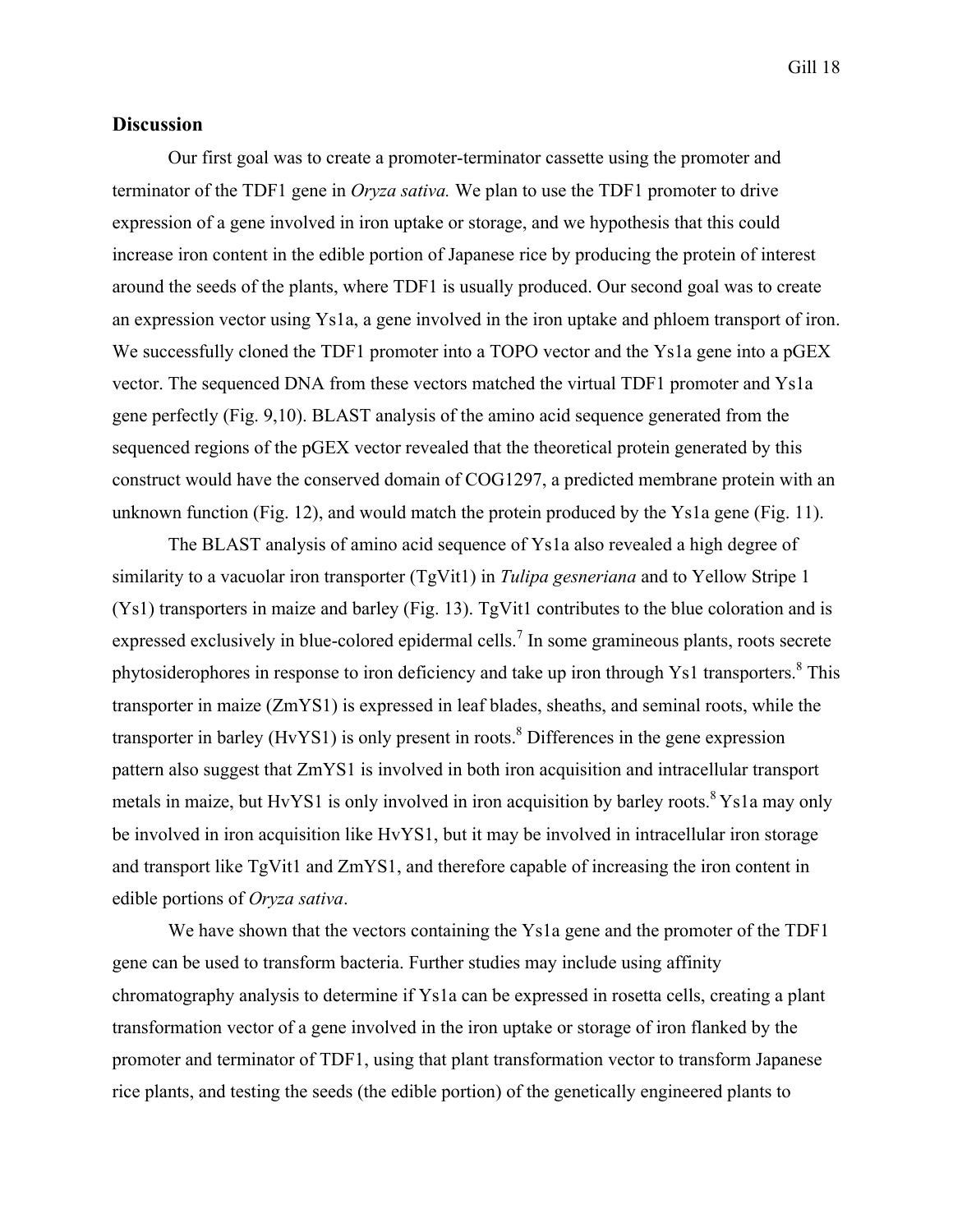measure the effect of increased Ys1a expression on the plant's iron content.